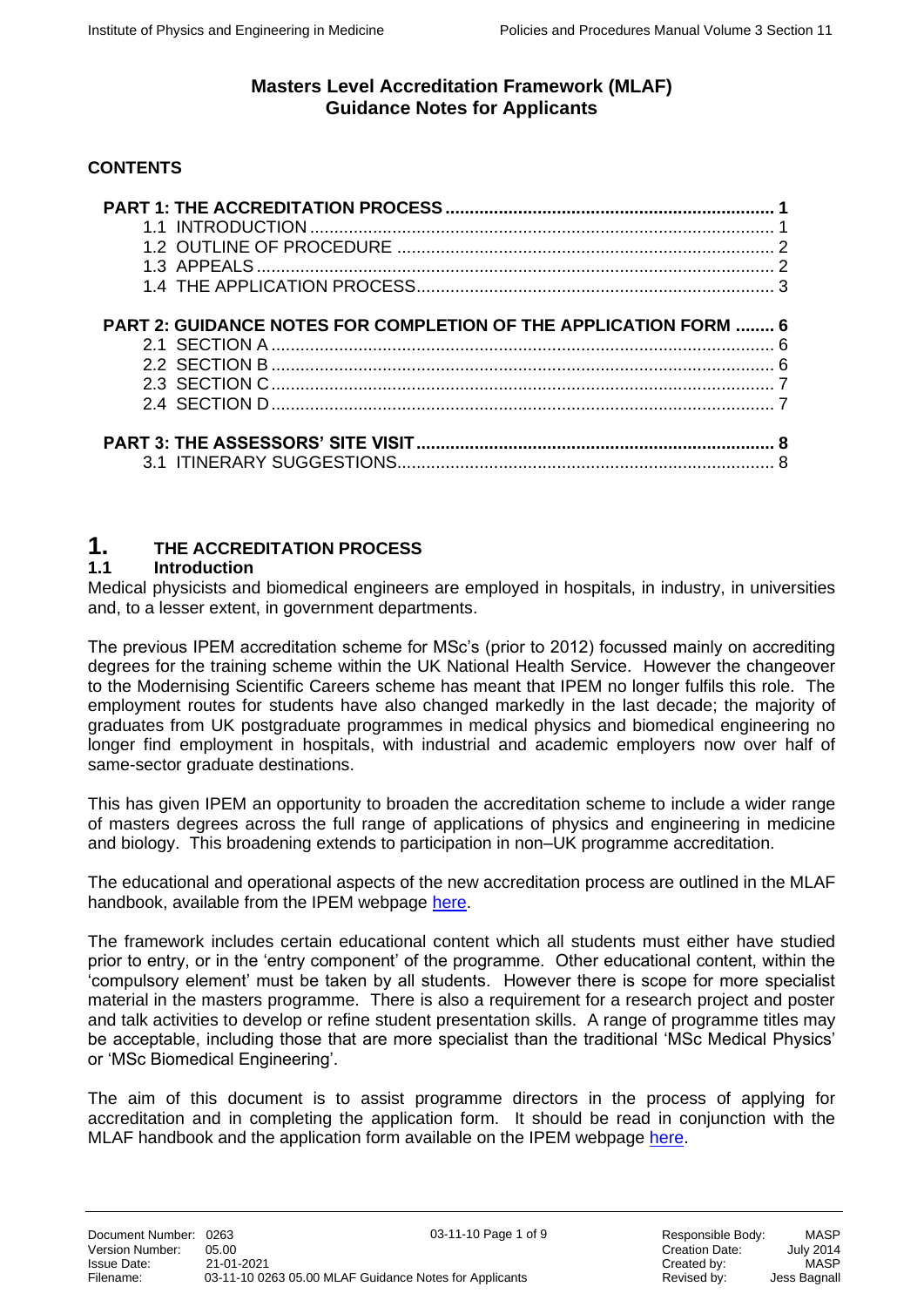It is emphasised that the accreditation process is not an audit of the academic validity of a masters programme, which is the responsibility of the University involved and the external examiners of the programme. It is a 'kite mark' of suitability and quality for that programme.

# **1.2 Outline of Procedure**

The accreditation process is operated under the guidance of the Professional and Standards Council (PSC) of IPEM, with this responsibility delegated to the IPEM Course Accreditation Committee (CAC) operating according to their Terms of Reference. Master's degree accreditation is undertaken by MLAF Assessors

In summary, the programme can be broken down into four phases:

- 1. The application by an institution for accreditation of a masters taught programme supported by submitting the completed accreditation documentation, which should include its curriculum, learning outcomes, a complete set of examination papers, etc. There is a fee for this process which should be paid to the IPEM office in advance of the assessment visit. Current fees for UK universities and non-UK universities are published on the IPEM website [here.](https://www.ipem.ac.uk/ResearchAcademicAccreditation/AccreditationofAcademicCourses/IPEMsMastersLevelAccreditationFramework.aspx) In addition reasonable travel/accommodation expenses of the assessors, normally two, must be met and paid later directly by the host university.
- 2. The appointment of assessors who visit the institution to discuss, clarify and substantiate information in the accreditation documentation. The assessors liaise between the CAC MASP and the programme organisers. Assessors are not paid for this task. It should be noted that, as part of being assessed, institutions are expected to provide a suitable person to act as an assessor in future assessments of other institutions. This person can expect to be called upon once a year, if required.
- 3. Discussion by the CAC of the assessor's written comments and the accreditation documentation. New or clarifying information may be requested at this stage by the assessors or the CAC.
- 4. Decision on accreditation award by the CAC. There are several possible outcomes:
	- To award accreditation for a given number of years (usually three in the first instance and five on subsequent visits).
	- To award accreditation subject to minor recommendations; the committee will usually ask for certain essential changes to made within a given time period (usually a year).
	- To suggest that the HEI re-applies, with recommendations for major changes.
	- To reject for a given number of years.

These decisions are communicated, with justification, by the CAC chair to the programme director. Limitations may be applied, for example awarding accreditation only to a particular pathway of a programme or set of module study options. An independent appeal process is in place (see next section).

5. All programme directors will be asked to submit an annual audit form by December each year. These will be considered by the CAC at its annual meeting. Programmes will normally be evaluated again on a five year cycle. However new programmes will initially be given shorter accreditation periods of, say, three years subject to a review, to confirm continuation of accreditation.

#### **1.3 Appeals**

Any HEI which has a submission for accreditation turned down may appeal in accordance with the procedures set out below. The grounds for appeal may only be made on one or more of the following grounds: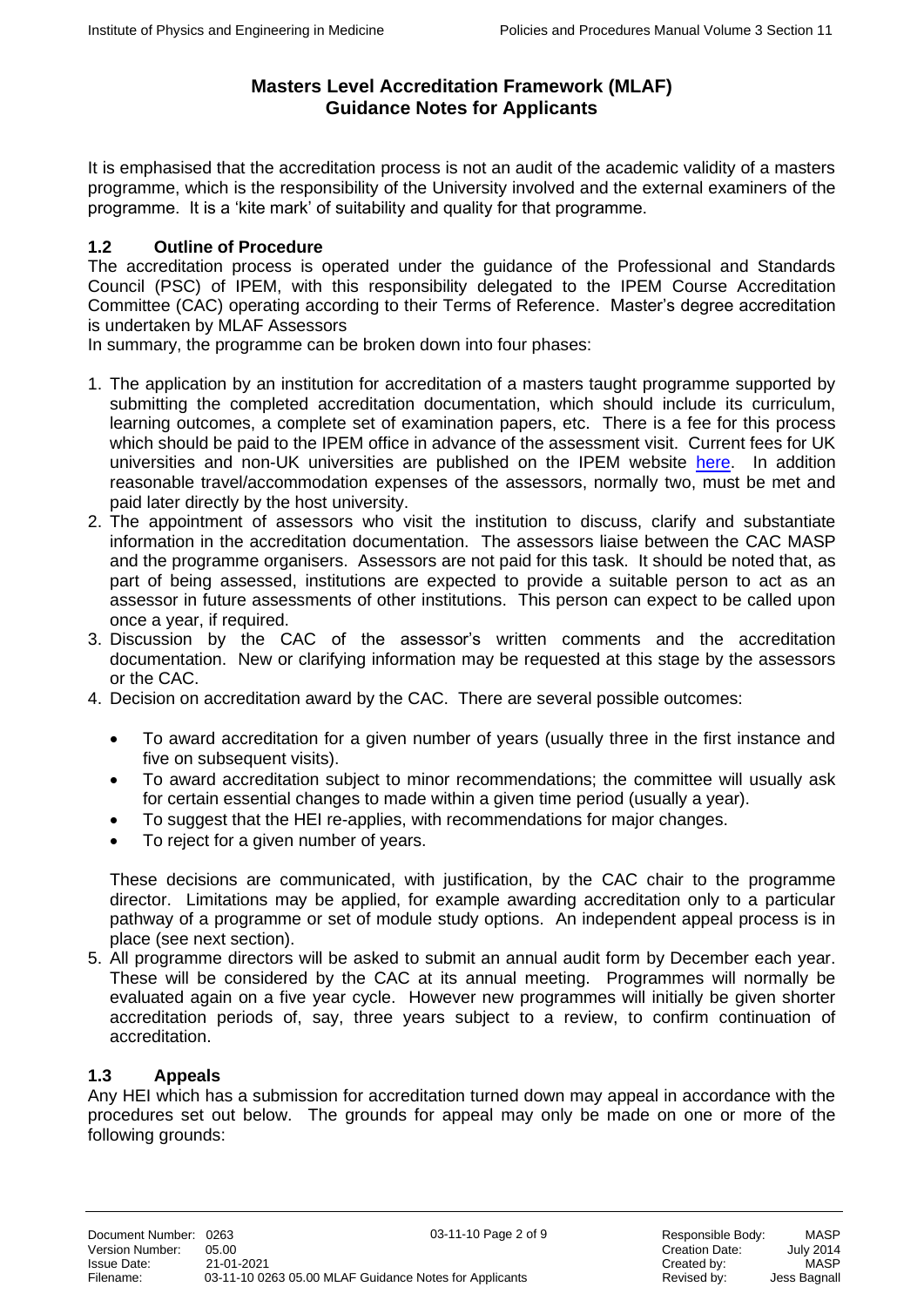- 1. There is evidence of administrative, procedural or other irregularities in the conduct of the accreditation visit or other aspects of the accreditation process.
- 2. Information has become available which would influence the decision and which was not, and could not have been available at the time of the accreditation or review visit.

Should a HEI be dissatisfied with the outcome of the accreditation process it must make this known in writing or email to the Chair of the CAC within two weeks of the final approved report and accreditation decision. If, after corresponding with the Chair of the CAC, the HEI remains unsatisfied, it may make a formal appeal. The IPEM Vice President (Academic) is, in these circumstances, appointed to independently review the case and make a final decision, using resources s/he deems necessary. The HEI may be asked by the IPEM Vice President (Academic) to submit written reasons for wishing to appeal.

# **1.4 The Application Process**

## **1.4.1 Programmes eligible for accreditation**

Any HEI, either UK or non-UK, is eligible to apply for accreditation of a relevant programme under the MLAF scheme. Programme managers of degree programmes which have not been previously accredited are encouraged to make informal contact with the IPEM Training Department [\(Training@ipem.ac.uk\)](mailto:Training@ipem.ac.uk) who will put him/her in contact with a member of the CAC so that they can have an informal discussion before applying.

On receipt of an application, the IPEM office will notify the chair of the CAC. The CAC will appoint assessors, who will then liaise directly with the HEI programme director.

It will usually take up to 6 weeks from receipt of the application for UK-based accreditation assessment for the dates to be established for a site visit and another 6 weeks for a decision to be made by the committee after the site visit, following recommendations and completion of follow-up questions to the HEI by its assessors. Therefore, programmes should apply for accreditation in good time for the start of an academic year.

Non-UK visits may take a little longer to arrange.

#### **1.4.2 Renewal of accreditation**

*Renewal is not an automatic process*. Renewal is required when programmes reach the end of the stated period of accreditation. Programmes must **not** continue to be advertised as IPEM accredited beyond the date of existing accreditation and shall not recommence advertising as an IPEM accredited programme until the renewal process has been completed; however future presentations of programmes which have been accredited may be described as having 'provisional accreditation' so long as an application for that year is in process. IPEM will endeavour to ensure that no untoward delays occur in the processes which would have an adverse effect on accredited programmes. Programmes which have not undergone major changes will be required to show that their teaching is up-to-date with recent developments in the field; programmes which have undergone major changes may in effect be regarded as new applications, subject to the nature and magnitude of the changes.

An application can be made for a programme which has not yet been presented; in that case assessors will carry out the usual visit and may grant 'provisional accreditation' subject to satisfactory discussions with students when the programme is running. In such cases, where material from similar programmes/modules is being used, it would be very helpful for assessors to view this material.

# **1.4.3 Completed forms**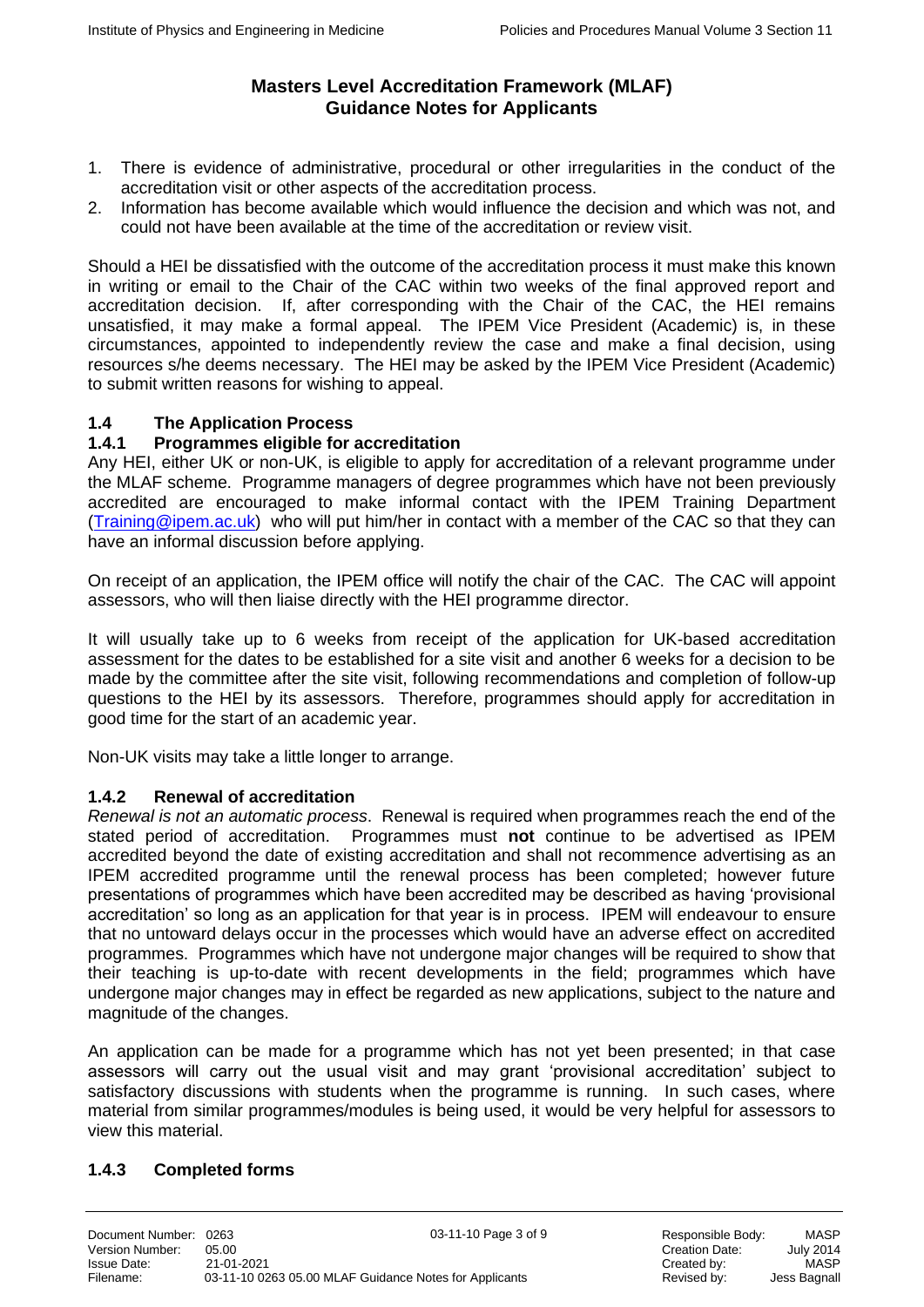Completed application forms*, together with payment/purchase order and all supporting documentation*, should be returned to the IPEM Office. Forms should **NOT** be sent directly to an assessor. While email may be used to submit most of the documentation, large items (such as programme handbooks or example marking or research project reports) may need to be posted or sent on a USB stick.

Incomplete forms will be returned for completion.

# **1.4.4 Payment**

The IPEM office will retain all forms and documentation until payment has been received. The current fees per programme for UK universities and non-UK universities are published on the IPEM website [here.](https://www.ipem.ac.uk/ResearchAcademicAccreditation/AccreditationofAcademicCourses/IPEMsMastersLevelAccreditationFramework.aspx) In addition the host university is expected to meet the travel expenses of the assessor/s and, where long distances are involved, assessors' accommodation expenses. These are refunded directly to the assessor.

## **1.4.5 Confirmation of documentation received**

The IPEM office will notify the chair of the CAC that documentation has been received. Assessors will be selected and documentation copies will be despatched to all assessors and the committee chair.

## **1.4.6 Date of assessment site visit**

On receipt of the completed forms from the IPEM office, the assessors will liaise directly with the programme director to arrange a date and itinerary for the site visit part of the assessment. This will usually be within 6 weeks of documentation being received by the IPEM office. The site visit is expected to be a single day activity.

#### **1.4.7 Assessors' site visit**

The assessors will perform the accreditation assessment site visit.

# **1.4.8 Assessors' report**

The assessors will prepare and submit a written report to the CAC. This report will be treated as confidential and not circulated beyond the panel.

#### **1.4.9 CAC decision**

The CAC will meet via teleconference to consider the assessors' report and determine (a) whether sufficient information has been received to form a collective decision and (b) whether further information or assurances are required. The CAC will at this, or at a subsequent online meeting, agree a decision on accreditation status and formulate a written justification of the decision for the HEI.

#### **1.4.10 Notification**

The programme director and the IPEM office will be advised as to the outcome of the assessment procedure by the chair of the CAC. This will normally be within 6 weeks of the assessors' visit.

#### **1.4.11 Record**

The list of accredited programmes will be updated annually on IPEM website.

#### **1.4.12 Annual audit of accredited programmes**

Each year in December all accredited programmes will be asked to complete a short questionnaire that forms an audit process governed by the Secretary of the CAC. Audit responses will be reviewed together at the annual meeting of the CAC which takes place in December orJanuary..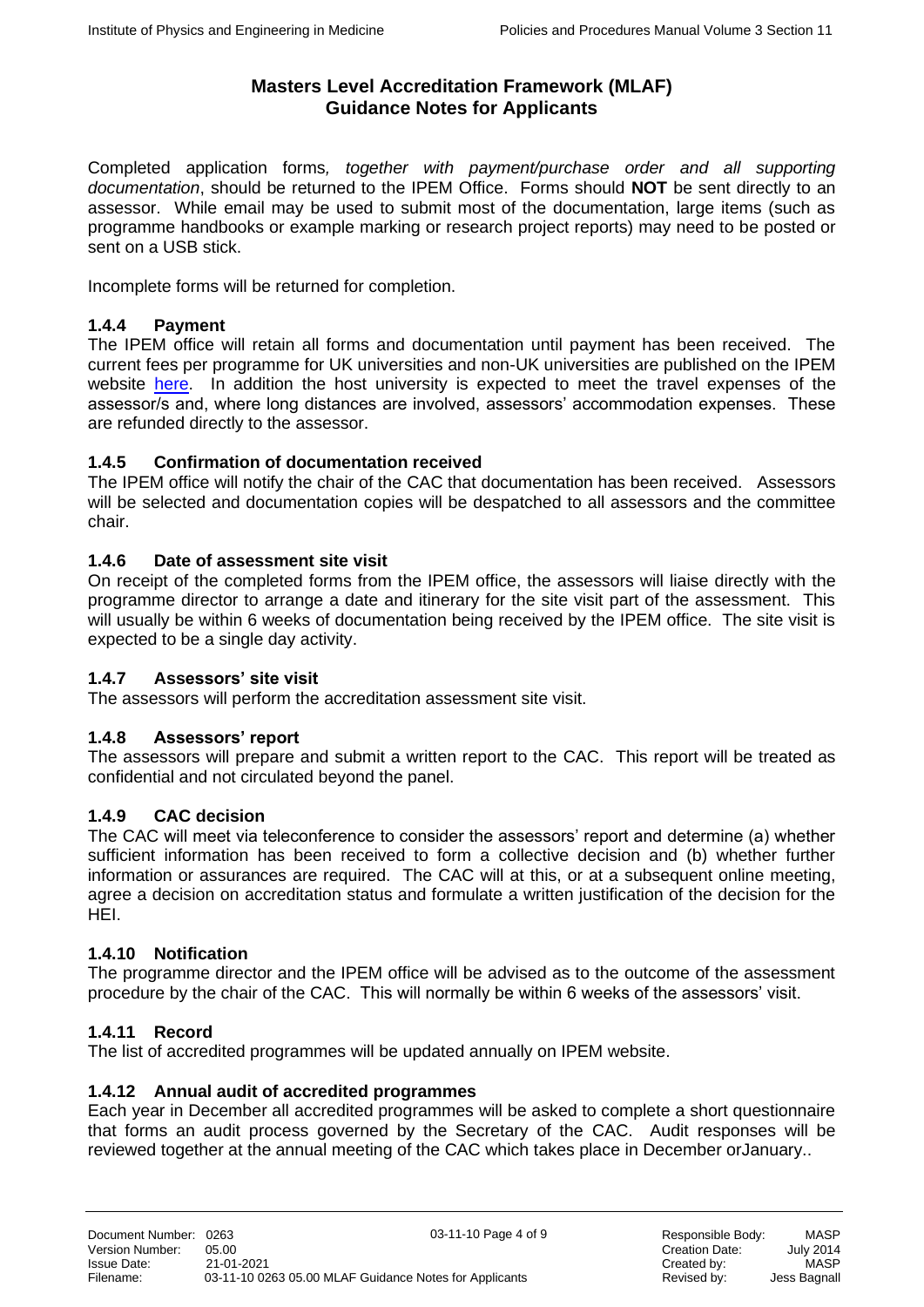The purpose of this audit is primarily to monitor year-on-year changes to a programme, as well as monitor the practice of waiving modules at entry levels for certain groups of appropriately qualified applicants.

At all times it remains the responsibility of the programme director to inform the CAC via the IPEM Workforce Intelligence and Training Department [\(training@ipem.ac.uk\)](mailto:training@ipem.ac.uk) if any significant changes in the programme are being implemented or planned that might materially affect the accreditation award.

If the audit flags significant concerns in educational quality, academic content or procedures in any programme, the committee may determine that re-accreditation should occur at an earlier time. In all likelihood, concerns from audit activities will be less sweeping and may involve, for example, clarification of how a specific learning outcome is met, recommendation of additional teaching material in one subject area of the programme, or a query as to whether generic issues within this sector of Higher Education are impacting the programme (i.e. changes to health and safety legislation).

The programme leader, or named alternative, of each accredited HEI is responsible for returning the audit form; this will contain the most recently available student data that can be realistically obtained. In December of a specific year, this will be data from the previous academic year. This data collection concerns:

- i) numbers of student enrolled/graduated.
- ii) plagiarism and academic integrity issues.
- iii) data on student entry qualifications for those granted a waiver for 'entry components'.
- *This should be a spreadsheet file outlining in columns: waived entry-level module; applicant name granted waiver; short rationale for waiver (i.e. 'BSc Physics', 'PhD Warwick 2012', 'Medical Degree Leeds 2013').*
- iv) recent external examiner reports. *There is no wish to interfere in the role of the external examiner, merely to observe if any issues relating to ii) or iii) above have been noted or acted upon.*
- v) details of minor changes to the programme in the academic year ahead.
- vi) details of staff changes, with information on the qualifications of new staff members.
- vii) details of two named individuals from the HEI willing to serve in the next 12 months as:
	- 1. the named *programme director:* IPEM would like this person, or someone nominated by this person, to have the responsibility for organising careers events and talks, and to be the first point of contact for masters students wishing to receive guidance on their career options after graduation. Careers events and talks can be organised in conjunction with the Communications and Development Manager at IPEM offices [\(communications@ipem.ac.uk\)](mailto:communications@ipem.ac.uk), who can offer published and electronic resources, such as a standard presentation template. The Communications and Development Manager will also contact the designated person to advise him/her of relevant opportunities for the students and staff (for example free media training, grants, new resources or initiatives) and we would ask him/her to pass these on.
	- 2. the named *volunteer assessor*: an academic available to the accreditation sub-panel as part of their pool of assessors. S/he will be asked to assist in one site visit per year (and its assessor report writing) alongside a panel member. This can be submitted as professional activities for CPD purposes and has travel expenses reimbursed.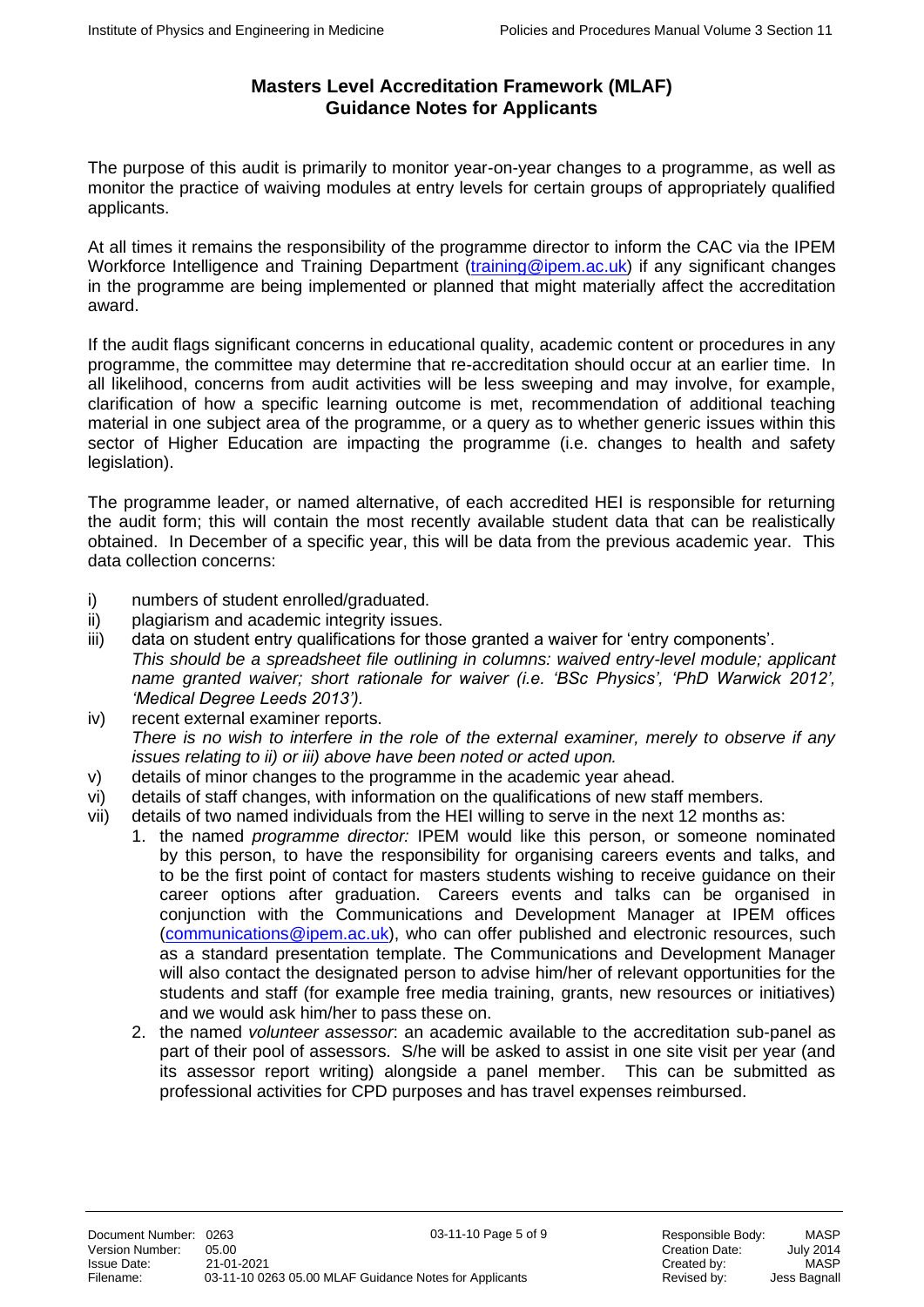# **2. GUIDANCE NOTES FOR COMPLETION OF THE APPLICATION FORM**

# **2.1 Section A**

This section is intended to gather basic information about the HEI, the programme and the staff teaching and directing the programme.

- A6 There will be students taking the programmes over one year or over several years by parttime or flexi-study. This question is so that the MASP can be mindful of students completing degrees that were started several years before, in any event of recommending changes to a module or learning outcome.
- A7 In answering this question, emphasis should be placed on specialised resources which will be available to these science and engineering students in medical physics and clinical engineering. For example, computer laboratories, online resources for maths revision, peer-reviewed journal access.
- A8 Please give information about available personal support resources such as personal tutoring, student support services for counselling, careers advice, etc.
- A9 This question seeks to establish the experience profile of the main teaching staff, including their professional background, expertise and teaching experience.
- A10 Summaries or copies of the external examiner's reports or academic audit material should form part of the supporting documents. This will be treated in strictest confidence. It may be permissible for the assessors to see these at the time of the site visit rather than the documentation being submitted with the form.
- A11 The MLAF allows students to enter an IPEM-accredited programme with a broader range of first degrees than was previously allowed; however this is subject to all students showing attainment to, or being brought up to, the required FHEQ Level 7 standard in all 'entry component' subjects (see the MLAF Handbook). Assessors will therefore need to know the background of students entering a particular master's degree.

The matter of English (or other) language requirement for applicants is included due to the large number of overseas students at UK universities. There is normally a standard policy for an HEI faculty on this matter that can be used in the answer.

Standard policies for the waiving of 'entry component' modules can also be listed in this section. For example: 'All applicants with a physics degrees exempt from Core Physics', 'all medically qualified applicants exempt from Life Sciences'.

#### **2.2 Section B**

This section is intended to substantiate how the programme meets the criteria of IPEM with regard to breadth and depth of teaching, basic programme structure and curriculum. It should be supported by syllabuses of the programme, examination material and other relevant documents or information.

- B1 This should place the knowledge and skills base taught by the programme in the context of either the physics or engineering framework stream and gives an overview of the programme. It also gives programme directors an opportunity to emphasise the unique qualities of the programme.
- B2 This should provide a quick means of learning about all the programme modules, their prerequisites and optional pathways. This should make it simple to place the programme modules within the context of the 'components' of the IPEM MLAF. This is a particularly important section if the programme is highly modular. It should make clear all the possible routes through the programme; in particular which routes the programme organiser feels satisfy the IPEM criteria and which do not (if there are multiple pathways in a programme).
- B3 Please show where in the structure each of the programme-wide learning outcomes is met.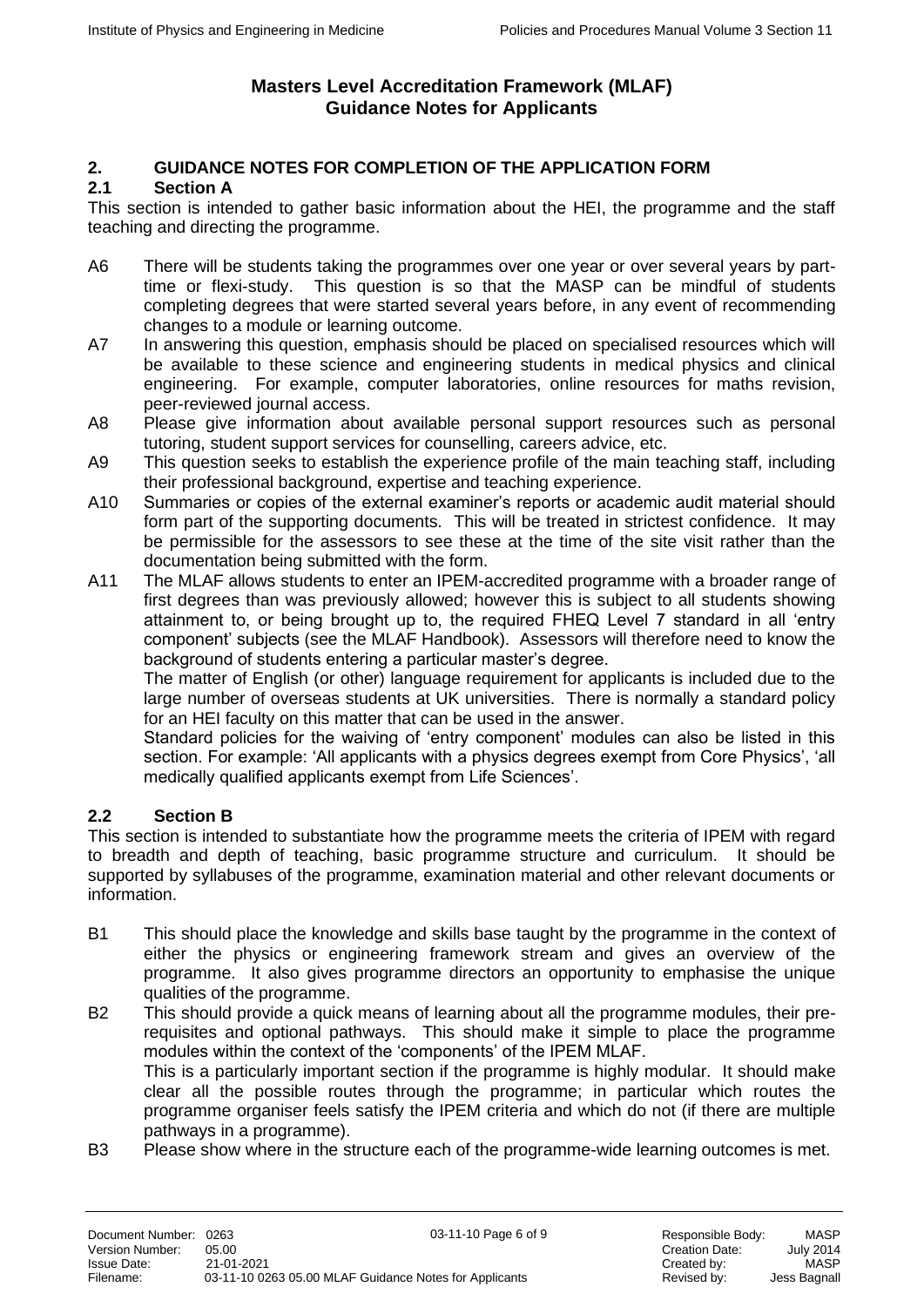- B4 Please complete this table, extending as required for each sub-heading in the left hand column so that the assessors have a clear picture of how to match each module within the IPEM MLAF.
- B5 This more detailed learning outcomes map should demonstrate where each subject area learning outcome is met.
- B6 If an external body or other HEI is used to deliver some educational content, a clear statement of assessment and examination procedures is important. Relevant syllabus and examination documentation of any externally organised programme should be available in the supporting documents.
- B7 The examination and assessment rules as stated in your programme handbook should be copied with the submission, along with details about re-sits and the policy on condoned passes etc.
- B8 Please give details of your university's policy on academic conduct and its enforcement.
- B9 Please give details on how your department ensures fair and equal procedures for all students and staff irrespective of their gender, sexuality, age, religion, ethnicity, and disabilities. (For IPEM's policy click [here.](https://www.ipem.ac.uk/Portals/0/Documents/Diversity%20&%20Equality/Equality%20Policy%20Statement%20July%202015.pdf))

# **2.3 Section C**

This section is concerned with the role of the scientific dissertation work in the programme.

C1 Copies of dissertations and projects should be available at the assessor site visit. Organisers of programmes which have not yet run should not complete this section but should prepare material on proposed projects for discussion with the assessors at the time of the visit.

In general, content of a masters dissertation should aim at being up to the standard that is publishable at a scientific meeting. It should demonstrate a good level of It should demonstrate a good level of scientific/engineering knowledge, a comprehensive and well-referenced literature review, the research and investigative skills to carry out an investigation, and the ability of the student to exercise critical judgement and some self-direction. It need not contain original material.

C3 Please give details on how the student are supported in the preparation of their dissertations e.g help with using databases and referencing systems and guidance on planning and writing their reports.

# **2.4 Section D**

This section provides an opportunity to record additional relevant information for assessors.

- D1 Any additional information you would like to present which may help in the assessment of the programme, including other relevant documents which are available.
- D2 MASP welcomes constructive feedback on ways in which the accreditation process could be improved/updated.
- D3 Please clarify the programme director, to be named on the IPEM website.
- D4 Please clarify the volunteer assessor, who will not be named on the IPEM website, but whose name will be added to the pool of qualified assessors kept by the MASP. Please bullet point his/her expertise in medical physics and bioengineering for the purposes of best selecting an appropriate assessment centre. S/he will be asked later to complete an application form for our records.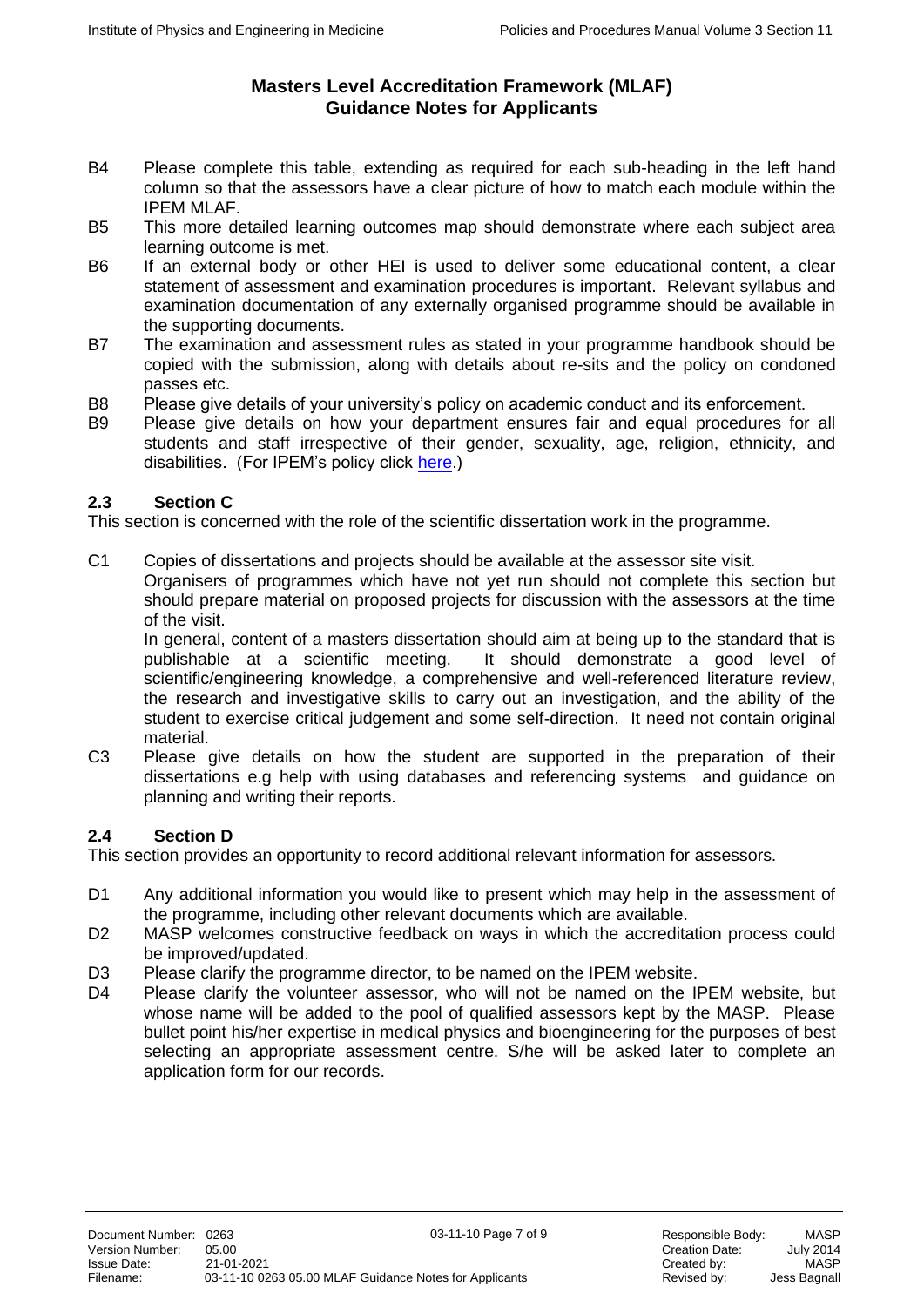# **3. THE ASSESSORS' SITE VISIT**

## **3.1. Itinerary suggestions**

Typically, the assessors' site visit will take one working day per programme. It is essentially an exercise in discussion and information gathering and should be used as an opportunity to clarify the information on the accreditation document. Where there is more than one programme to be assessed it may well be most convenient for these to be assessed on the same day, with two assessors for each programme.

The assessors will normally be in contact with programme director to arrange a date for the site visit and to determine a suitable itinerary.

The details of the assessors' site visit are the primary responsibility of the individual assessor but the following is a list of possible elements that have proved useful in previous evaluations:

- Discussion of aspects of the programme with as many of the teaching staff as possible.
- Tour of laboratories and other facilities, e.g. clinical centres.
- Private discussion with random selection of current students. If possible, please ask a student representative to arrange which students are available to talk to the assessors.
- Detailed examination of accreditation document with programme organiser and selected staff.
- Inspection of examination and project material, including external examiners' reports and a good selection of project reports.
- Demonstration of how communications skills will be learned (i.e. talk/poster).
- General feedback and discussion with key staff.

The assessors will discuss the proposed programme for the day with the programme director before the visit. They will need to have a private room in which to examine the material provided and to come to their decisions before a final feedback session with key staff.